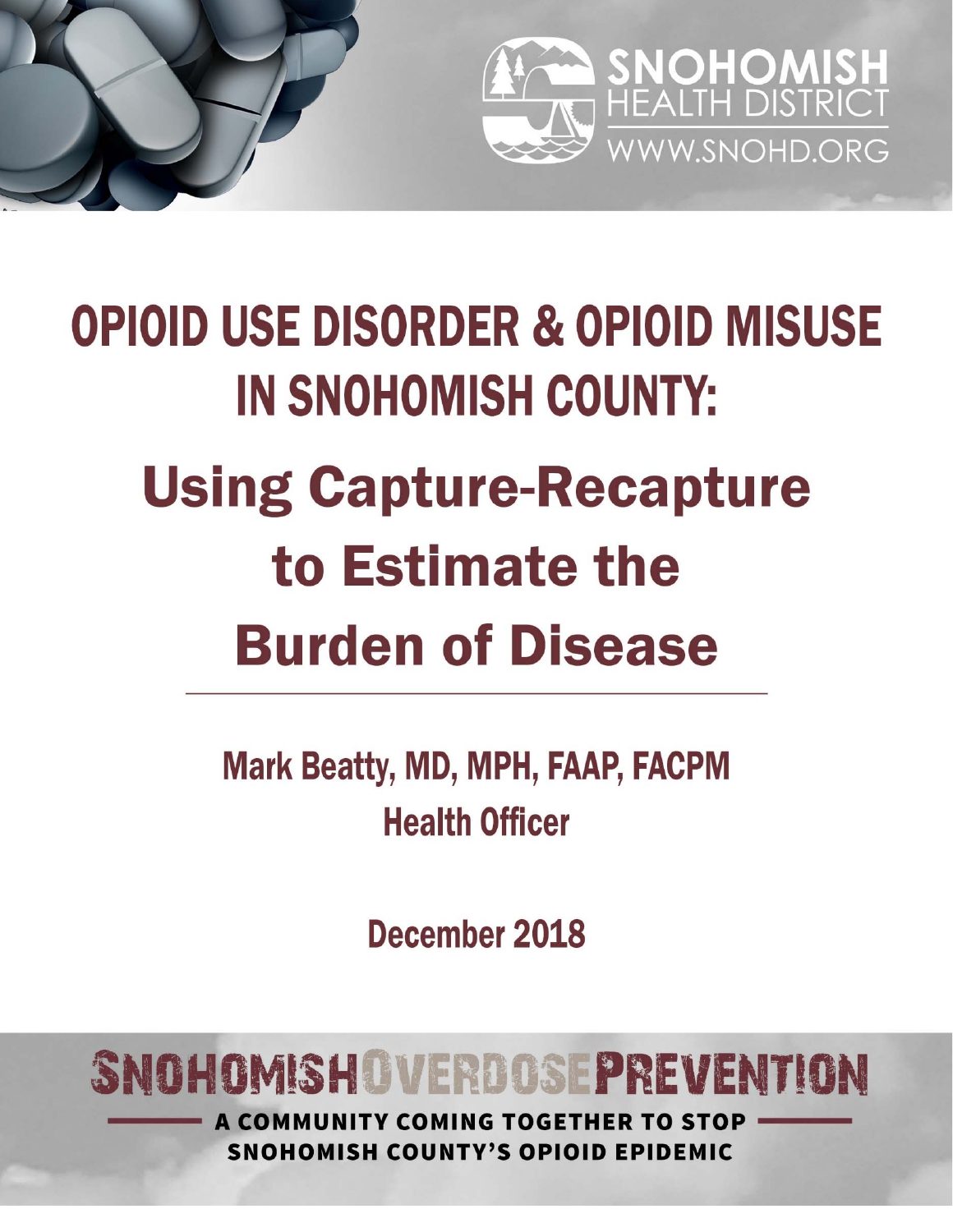# Introduction

Prior to June 2017, the only primary data available to monitor the worsening opioid crisis in Snohomish County was the number of opioid-related overdose deaths. Even then, it could take 12-18 months to get preliminary numbers.

To address this issue, in July 2017, the Snohomish Health District embarked on several innovative opioid data-collection methods. One was a point-in-time survey done in collaboration with local partners to collect real-time data on overdoses for one week. The results in 2017: 37 total overdoses in Snohomish County during that week, including three deaths. The Snohomish Health District took the opportunity to repeat the seven-day point-in-time collection again in 2018. The results in 2018: 57 overdoses, two of which were fatal. This trend confirmed suspicions that the opioid crisis was worsening.

Through the Opioid Response Multi-Agency Coordination (MAC) Group efforts, additional data sources have been accessed through partnerships with hospitals, law enforcement, fire, EMS, the syringe exchange, and other partners. With funding from Snohomish County's 1/10 of 1% Chemical Dependency and Mental Health Sales Tax, and access to these new data sources, the Snohomish Health District employed another novel method, known as capture-recapture, to estimate the true burden of disease for opioid use disorder and opioid misuse in Snohomish County. There were four primary objectives for this project:

- Understand the difficulty of opioid surveillance
- Explain methods to mitigate the problem
- Review use of surveillance for disease burden
- Report capture-recapture and disease burden results.

Through this process, an estimated range was identified for those individuals in Snohomish County who are either misusing opioids or have an opioid use disorder. These are considered the two ends of the spectrum for diagnosable patterns that can lead to overdose and death. This data will aid the Snohomish Health District and the MAC Group with evidence-based decision-making, assessment of interventions, and other planning purposes.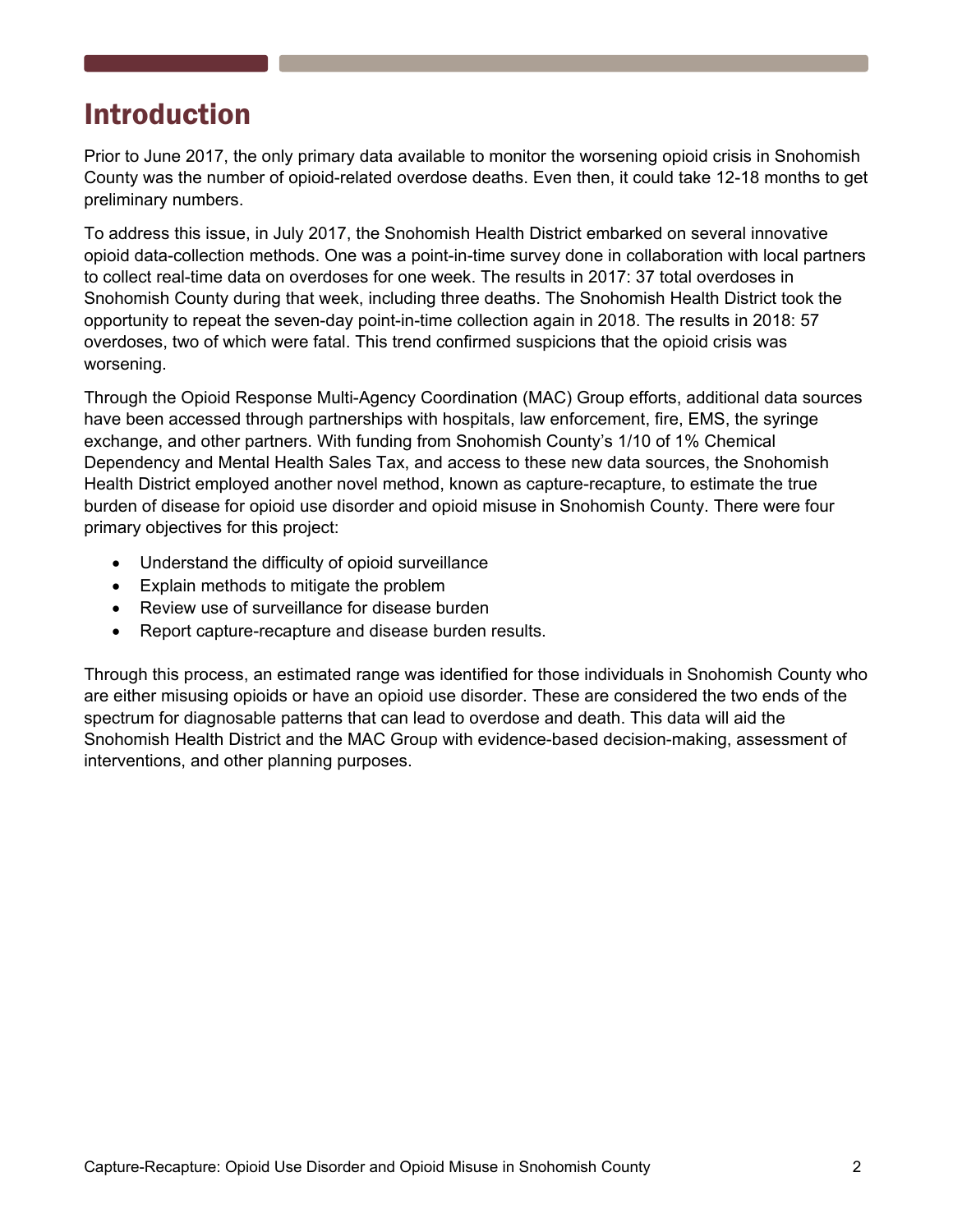# **Background**

Prior to embarking on the project, it was important to look at existing data sets and determine a common set of definitions.

# Opioid Misuse vs. Opioid Use Disorder Criteria

With the new release of the Diagnostic and Statistical Manual of Mental Disorders, 5th ed. (DSM-5), there are some changes to terminology. The terms "substance abuse" and "substance dependence" have been abandoned and replaced with substance use disorder.

**Substance use disorder** can be categorized as mild, moderate, or severe. It is determined by the number of diagnostic criteria met, with at least two of the following four criteria required:

- 1. Impaired control:
	- a. Using for longer periods of time than intended
	- b. Using larger amounts than intended
	- c. Wanting to reduce use but not able to do so
	- d. Spending excessive time getting, using, or recovering from drugs
	- e. Intense cravings.
- 2. Social impairment:
	- a. Repeated involvement with a substance or activity, despite the substantial harm it now causes to relationships or ability to function in society (e.g., work).
- 3. Risky use:
	- a. Repeated use in physically dangerous situations or use despite knowledge that the drug is causing or worsening physical and psychological problems.
- 4. Pharmacological indicators
	- a. Tolerance: need to increase the amount of a substance to achieve the same desired effect
	- b. Withdrawal: cluster of unpleasant and/or fatal symptoms after abrupt cessation of drug.

Using this same criteria, **opioid use disorder** (OUD) is a substance use disorder involving an opioid. **Opioid misuse,** on the other hand, is intermittent use of any of the following that does not meet the definition of opioid use disorder.

- An illicit opioid, such as heroin
- Someone else's prescription opioid
- One's own prescription opioid other than as prescribed (e.g., higher dose, more frequent, for a different reason).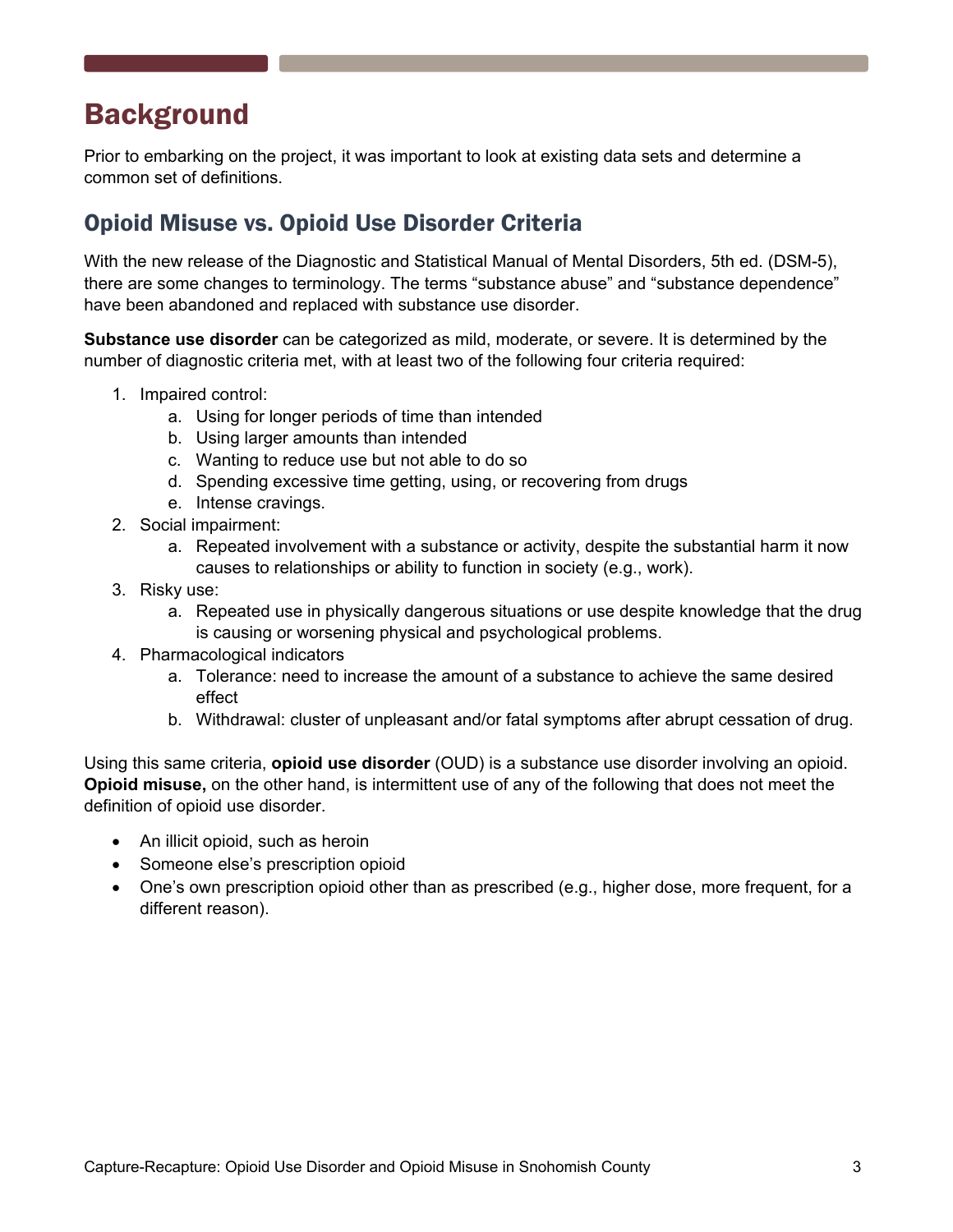## Current Data Trends in Snohomish County

Snohomish County saw a peak of 145 opioid-related deaths in 2011. The numbers decreased for a couple of years before leveling off. In 2017, the number of overdose deaths associated with heroin overtook those associated with prescription opioids for the first time in the county. In addition, deaths linked to fentanyl—the synthetic opioid that is far more lethal than heroin—more than doubled in just a few years.



*Source: Washington State Department of Health* 

As is being seen in other parts of the state and country, this epidemic has led to increasing secondary impacts in local communities. Persons engaging in drug use also have a higher risk of acquiring sexually transmitted infection due to reasons such exchanging sex for drugs. Therefore, the epidemic may also partially account for rising rates of syphilis, gonorrhea, chlamydia, and other similarly transmitted diseases. Snohomish County had 101.1 gonorrhea infections per 100,000 residents in 2017, which is nearly three times the 2008 rate.

Nationally, persons born before 1965 have been replaced by persons who inject drugs as the primary demographic for newly identified hepatitis C infections. In Snohomish County, the number of hepatitis C cases in 2017 was almost 53% higher than in 2016.



*Source: Snohomish Health District Surveillance Data* 

Capture-Recapture: Opioid Use Disorder and Opioid Misuse in Snohomish County 4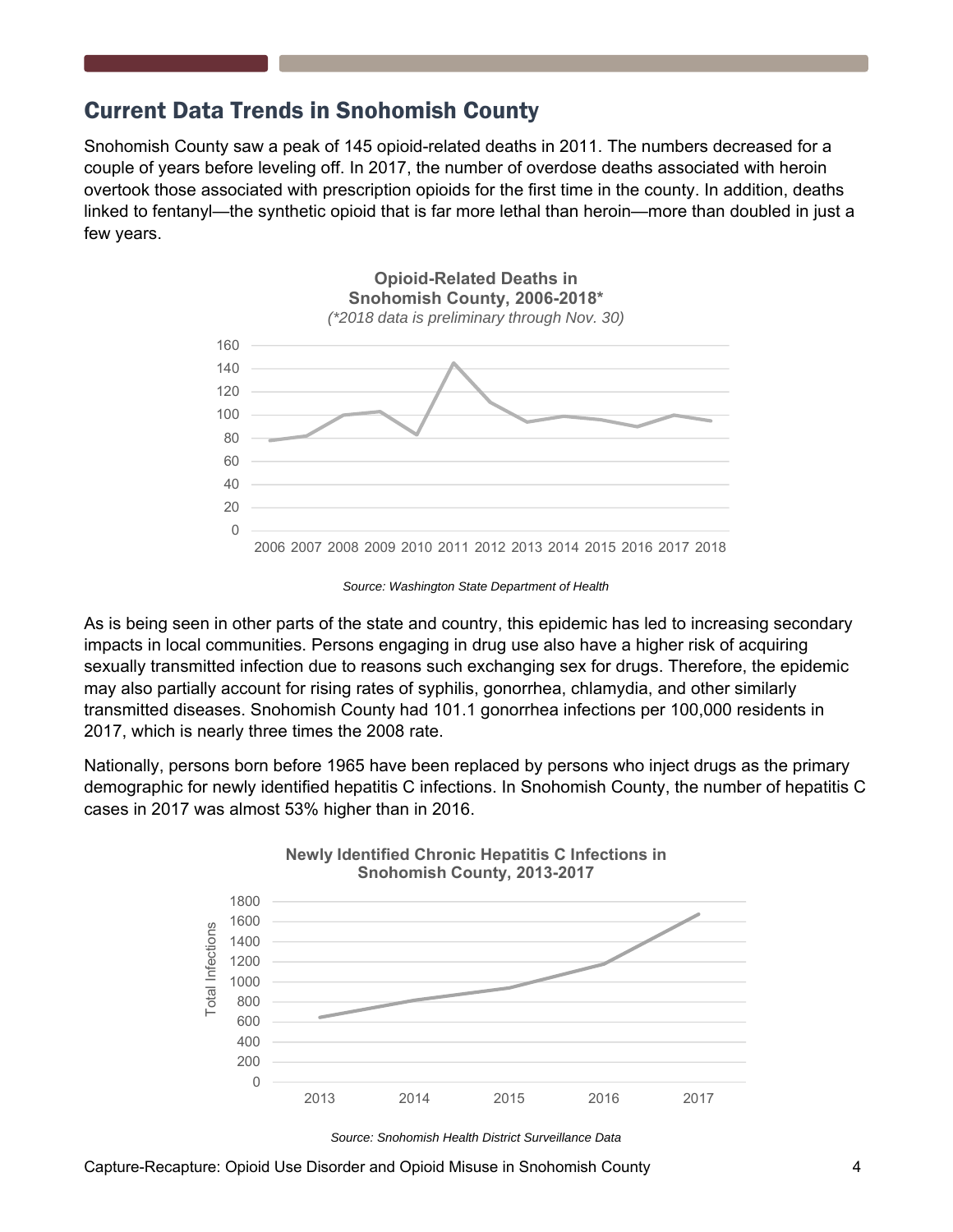Also increasing in Snohomish County is the number of babies born with neonatal abstinence syndrome (NAS) caused by an infant's exposure to opioids while in the womb. When comparing the total number of cases, Snohomish County has the second highest number in the state.



*Source: Washington State Department of Health* 

When looking at it by rate, Snohomish County actually has a higher rate of babies born with NAS compared to King County.



*Source: Washington State Department of Health*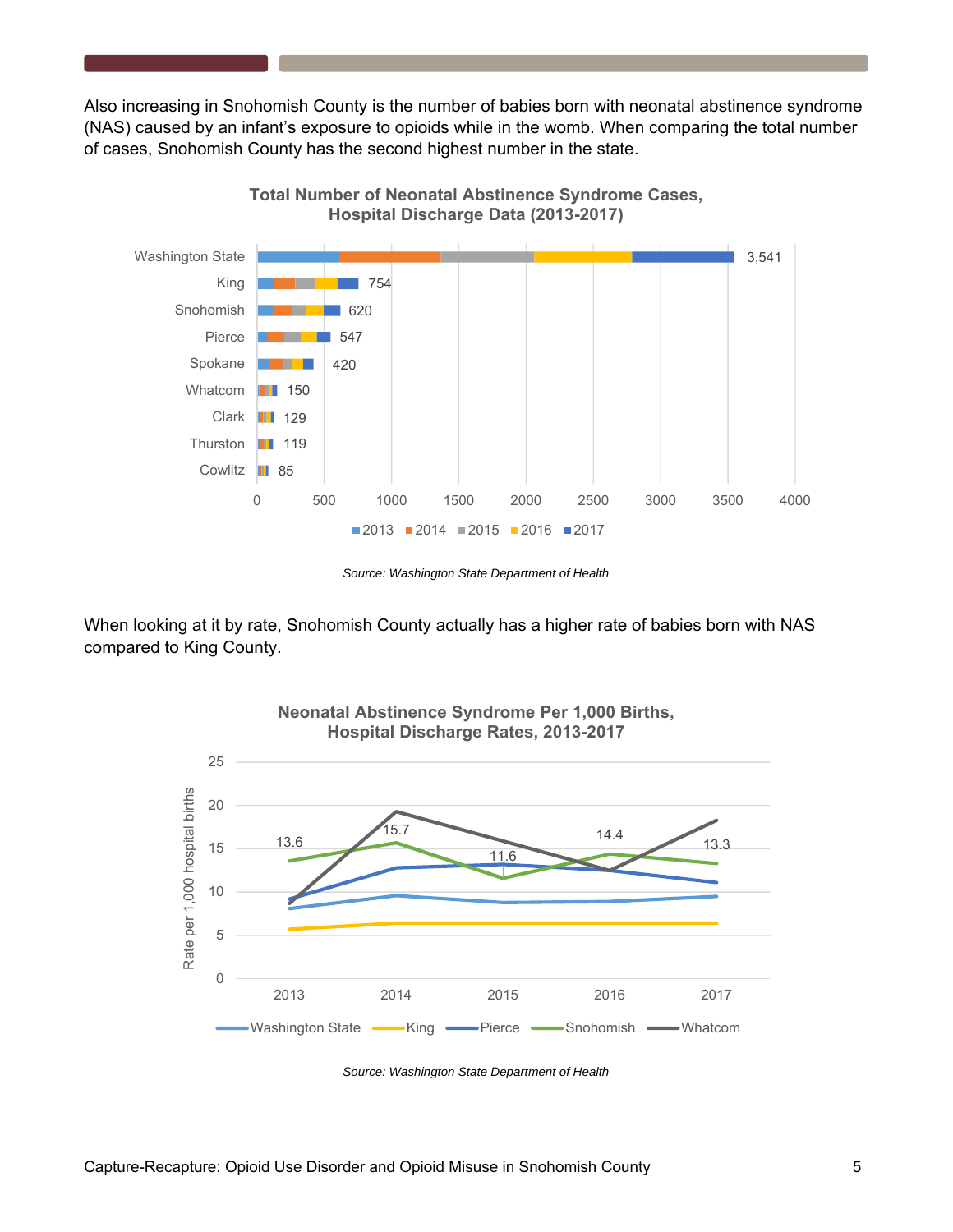## New Partnerships with Local Hospitals

The Snohomish Health District partnered with Providence Regional Medical Center Everett (PRMCE) thanks to a Centers for Disease Control and Prevention (CDC) grant awarded through the Washington State Department of Health. This work not only allows us to collect data on overdose and withdrawal patients in the emergency department, but additionally, hospital staff are able to perform some limited outreach to those patients.



**Opioid-Overdose Emergency Visits by Month at PRMCE ED, June 2017 - Sept. 2018 (n=437)**

*Source: Snohomish Health District and Providence Regional Medical Center Everett* 

# The Challenges of Opioid Surveillance

While each of the data points shared earlier are important, they alone cannot provide a complete picture of the opioid epidemic in Snohomish County. This is difficult for a few key reasons:

- Substance use disorder is not a notifiable disease in Snohomish County, and there have been a variety of legal constraints that have prevented that from happening
- Deaths due to overdoses are impacted by the availability of the opioid overdose-reversal drug naloxone
- Hepatitis C infects persons other than those using and does not include prescription drug misusers
- Neonatal abstinence syndrome has small numbers and does not include males.

Given this, the Snohomish Health District has been partnering with other agencies to gain access to other record-level data. These include FirstWatch, ESSENCE, and ODMAP.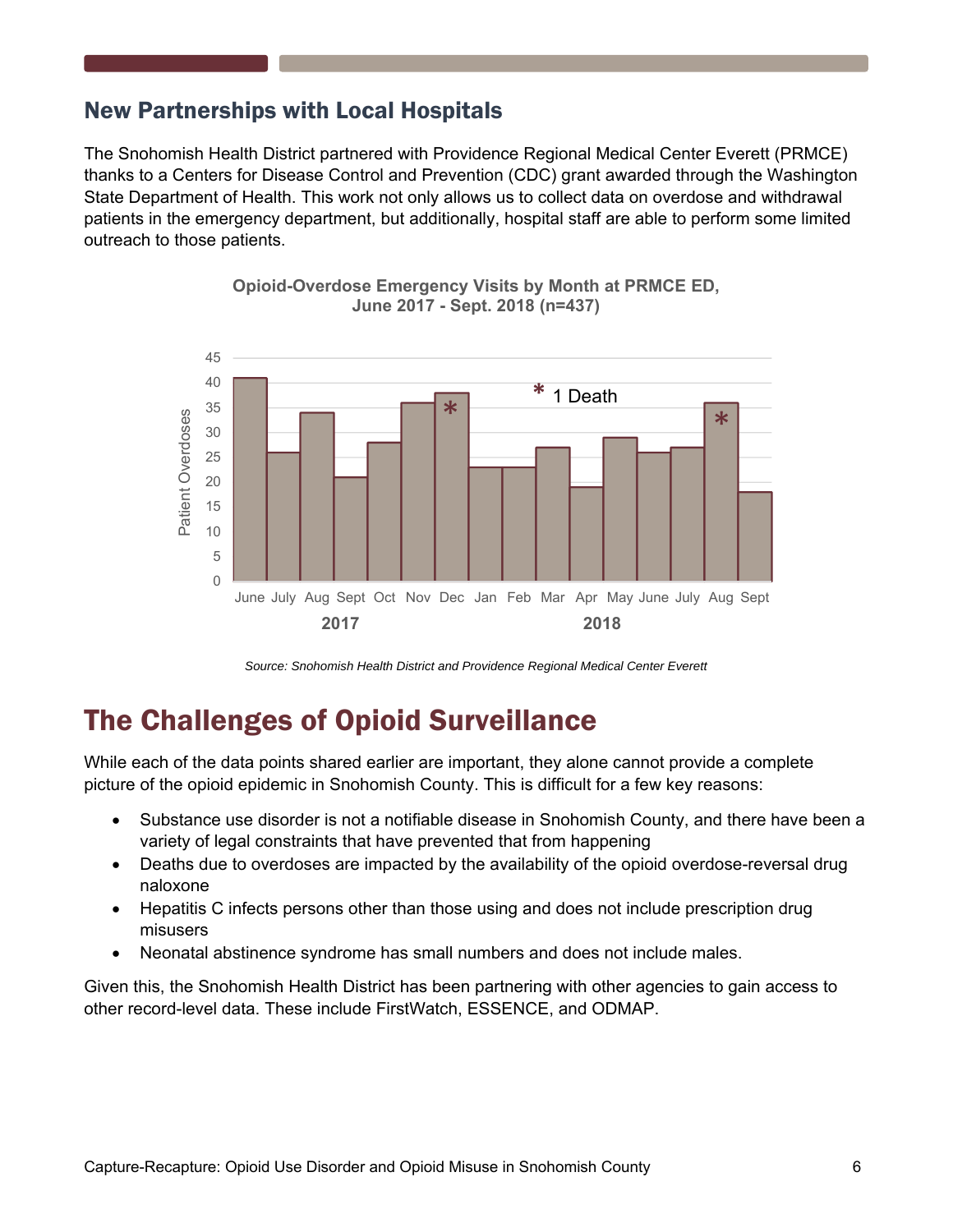#### **FirstWatch**

With the merger of SNOCOM and SNOPAC, the county's two 911 call centers, the newly established Snohomish County 911 started consolidating dispatch data for the 47 police and fire agencies it serves in mid-2018. This also included utilizing FirstWatch, a proprietary record management system for EMS calls. FirstWatch takes the raw data from multiple programs and creates "triggers" for opioid overdose-related calls.

FirstWatch is currently set up to send alerts to registered recipients for opioid overdose calls identified through text searches. Searches can be completed on either the alerts themselves or by searching the text found within the record-level data.



When performing a key word search for data, there were 1,390 records from November 2017 through September 2018 that were returned as possible opioid-related overdoses. It is important to note that not all calls were integrated into FirstWatch until later in 2018, which may be why the chart below shows an increase in calls in the latter half of the year. Secondly, the search results are based on an initial report and not yet verified or deduplicated.



**Opioid Overdoses in FirstWatch Identified by Record Search Nov. 2017 - Sept. 18 (n = 1,390)**

*Source: Snohomish Health District and FirstWatch*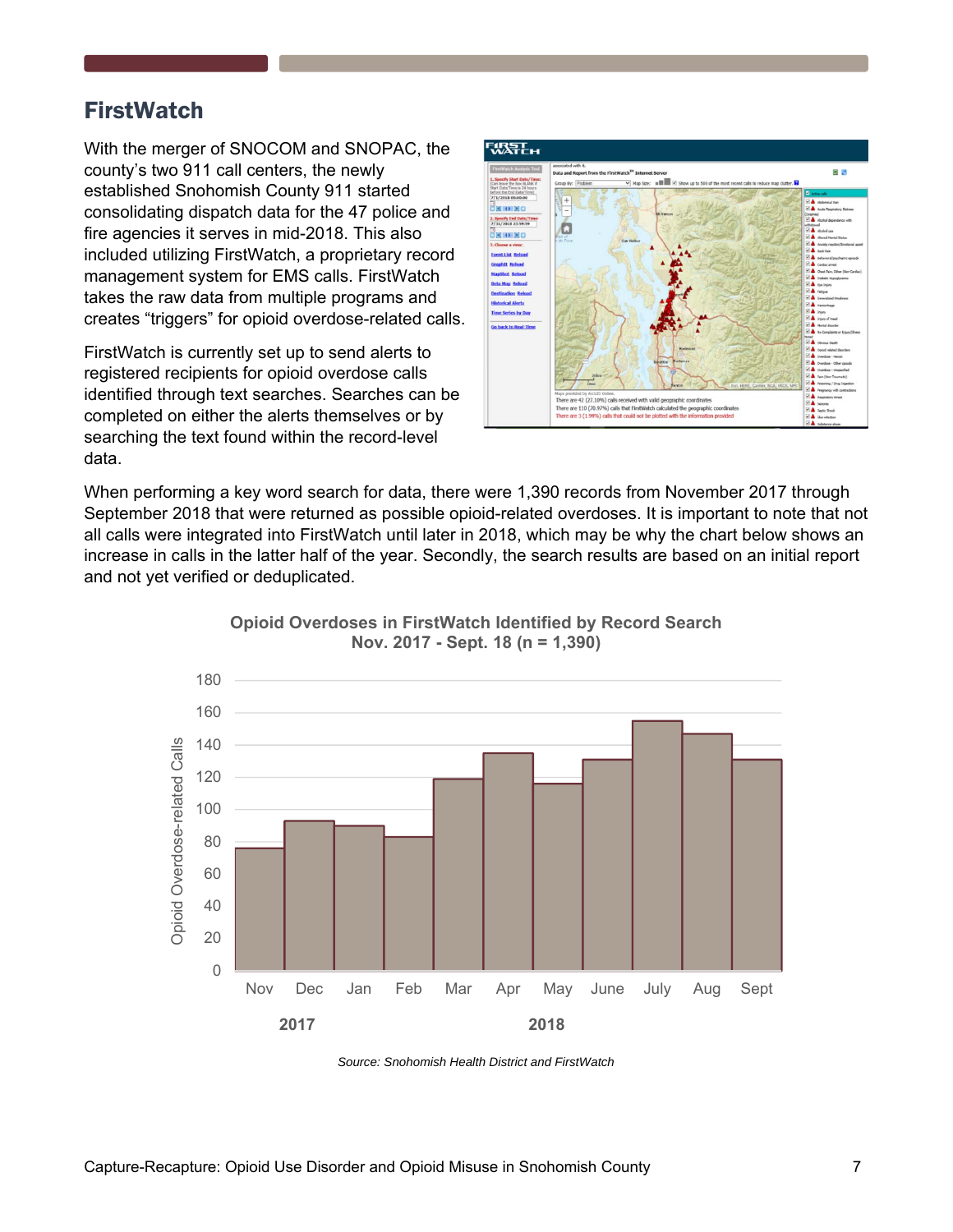## ESSENCE

The CDC's National Syndromic Surveillance Program developed its BioSense Platform originally as a way to track bioterrorism-related illness. Over the years it has expanded to help public health officials analyze and exchange data for situational awareness of health threats and response for hazardous events and disease outbreaks.

A component of BioSense is the Electronic Surveillance System for Early Notification of Community-Based Epidemics, or ESSENCE. Developed by Johns Hopkins University, ESSENCE allows us to capture data in multiple formats, then analyze, store, and share that data.



While the variables collected by the system are currently limited, the Snohomish Health District is collaborating with the Washington State Department of Health to validate ESSENCE though a CDCfunded study and establish permanent access to real-time data.

#### ODMAP

Another tool for first responders in the community to track overdose information is ODMAP. Developed by the Washington/ Baltimore High Intensity Drug Trafficking Areas (HIDTA), ODMAP is a free mobile app downloaded to law enforcement phones or computers to input opioid overdoses on the scene and in real time.

Washington/Baltimore HIDTA has offered the program to law enforcement and public health partners around the country. The Snohomish Health District and Snohomish County Sheriff's Office were the first in the county to sign on, and other local agencies



are in the process of coming online in 2019. Another CDC grant awarded to the Washington State Department of Health will focus on getting at least 10 more counties in the state onboard. It will also provide funding for the Snohomish Health District to help integrate FirstWatch and ODMAP data into real time reporting and trigger warnings.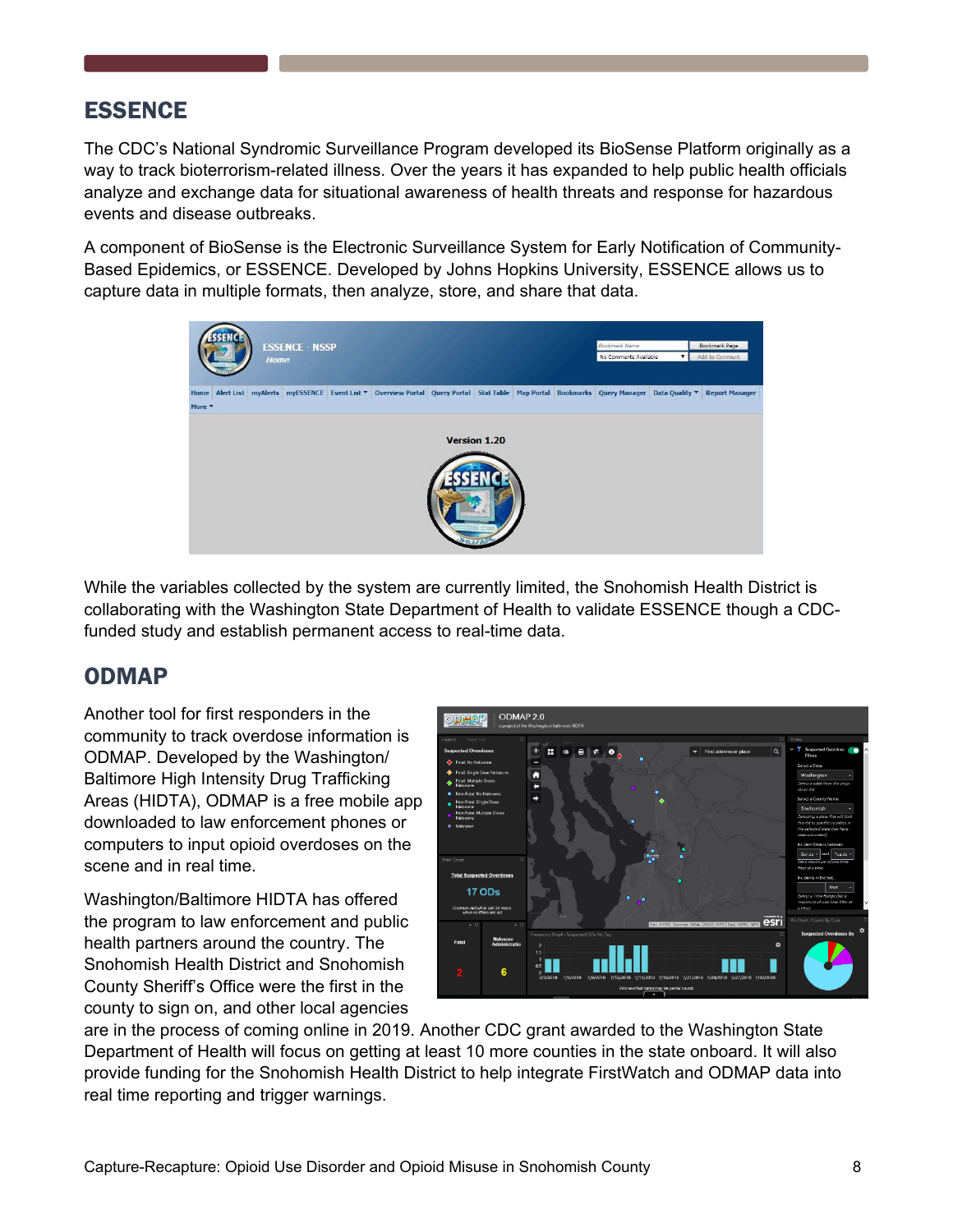# Determining the Burden of Disease for the Opioid Crisis

The data sources mentioned so far in this report are specific to surveillance or to tracking specific cases and trends. Estimating the burden of disease is a different process with a different purpose. Here the goal is to identify approximately how many individuals in a geographic area have a specific disease. The differences between surveillance and disease burdens are highlighted below:

| <b>Surveillance</b>                                                                                               | <b>Disease Burdens</b>                        |
|-------------------------------------------------------------------------------------------------------------------|-----------------------------------------------|
| Monitors specific symptoms, events, or                                                                            | Seek to identify all cases in a given         |
| diagnoses                                                                                                         | geographic area or population                 |
| Allows for early identification of changes in<br>trends (e.g., "outbreaks," positive results of<br>interventions) | Used for planning and budgeting               |
| Relies on historical trends to identify new                                                                       | Critical for needs assessment and access      |
| changes                                                                                                           | when disease incidence is increasing          |
| Does not need to identify all cases to be                                                                         | Special studies can allow surveillance system |
| effective                                                                                                         | to define disease burden                      |

Disease burden estimates are challenging to complete in populations that are difficult to identify or pinpoint. It becomes increasingly more complex when the disease is not a notifiable condition, like measles or whooping cough. While the published literature is sparse, it is possible to establish surveillance for opioid events in order to estimate the disease burden. This requires an additional method known as capture-recapture.

#### The Capture-Recapture Method

Capture-recapture was originally developed to estimate population size in wildlife studies.<sup>2,3</sup> This method requires two overlapping datasets that are presumably incomplete but intersecting.4 There are some limitations to capture-recapture, but it is particularly effective for estimations of elusive populations such as people with opioid use disorder.

It has also been adapted in multiple studies of human conditions in recent years. For instance, it was used in 2015 to study chronic kidney disease in Manitoba, Canada.<sup>5</sup> The three methods used to determine the burden of disease included:

- Taking all cases captured by the billing data and laboratory data, adding those together, and then dividing that total by Manitoba's population. Note that this figure was likely an underestimate of the true prevalence because it would not have included people in the early stages of disease who had not yet been diagnosed.
- Taking all cases captured through laboratory data and dividing it by the number of patients where laboratory work was required to make a diagnosis (positive or negative).
- Using both the administrative and laboratory data to estimate disease prevalence through a capture-recapture method using the Chapman formula.3

A graphic describing the capture-recapture sampling process is shown on the following page.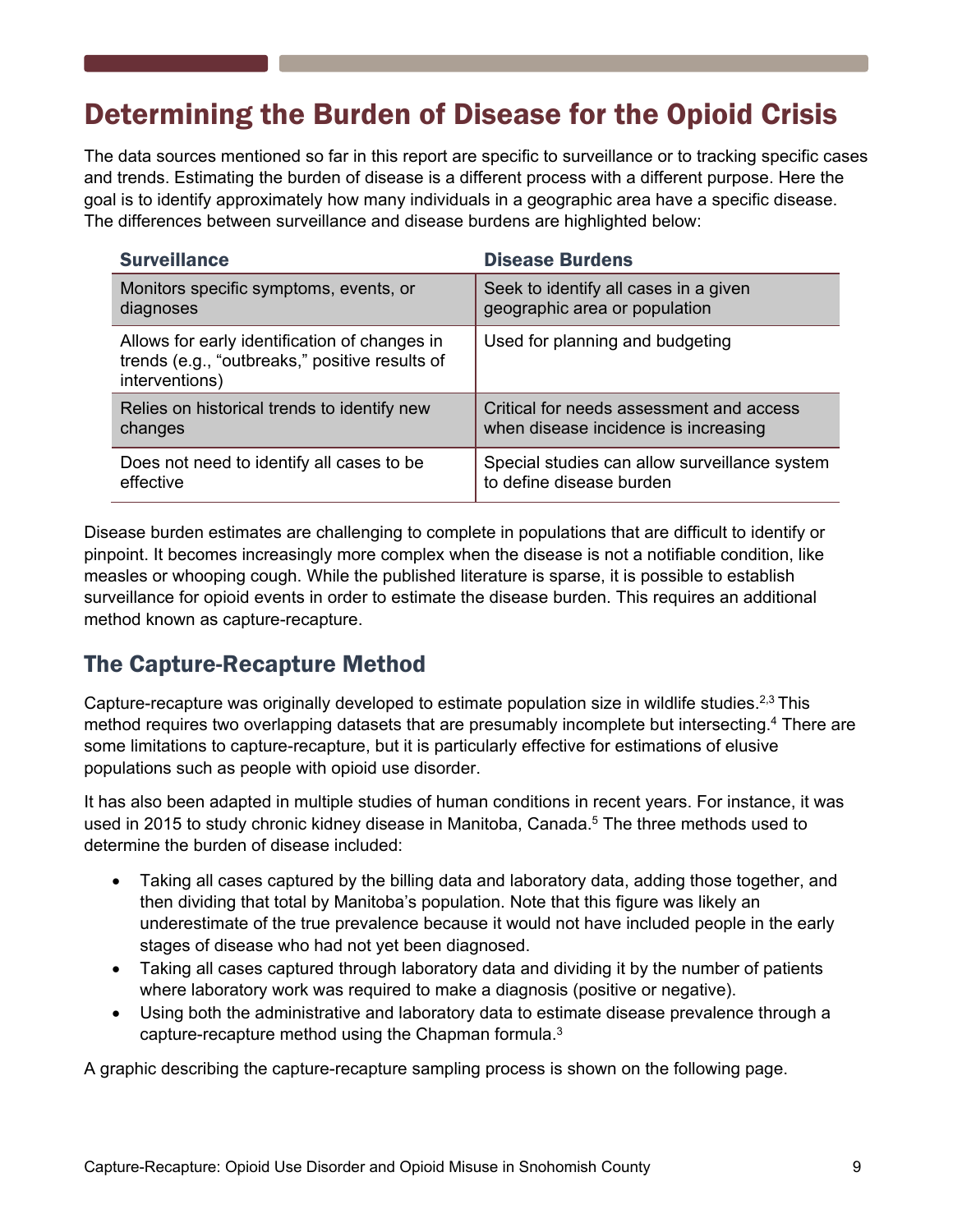#### **Capture-Recapture**



# Applying Capture-Recapture to Opioid Use

This method had not yet been used publicly to determine the number of individuals with opioid misuse or opioid use disorder prior to starting this project earlier this summer. In November 2018, a study was published in the American Journal of Public Health where researchers performed a capture-recapture analysis to estimate the number of people in Massachusetts with OUD.<sup>6</sup> They determined that the prevalence of opioid use disorder for those 11 years or older was 4.6%.

For the purposes of this study, the following data points in Snohomish County were considered:



Capture-Recapture: Opioid Use Disorder and Opioid Misuse in Snohomish County 10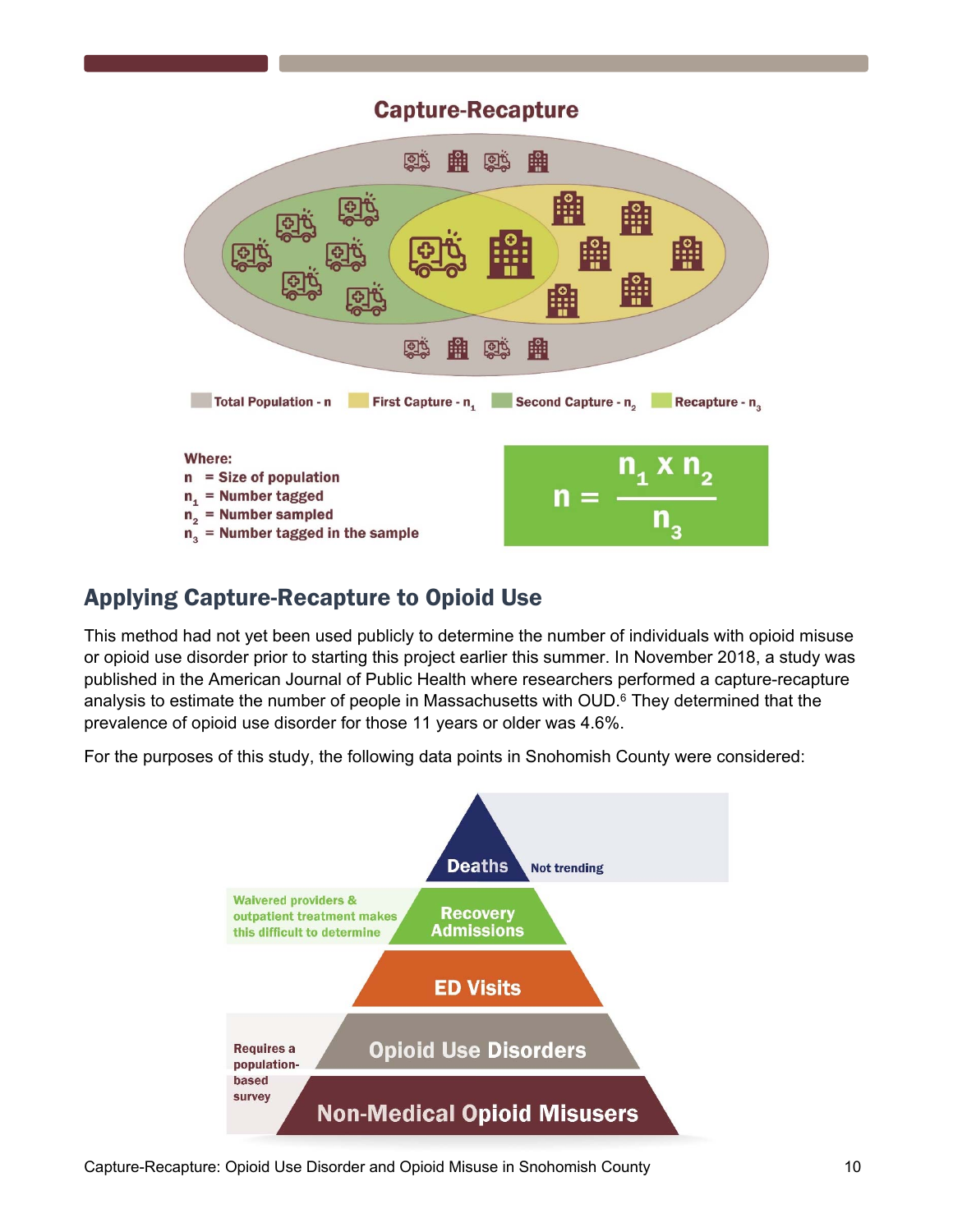There were essentially three steps to this process: obtain FirstWatch data as the first "capture," collect emergency department data from PRMCE for the "recapture," and then look for patients in both databases to calculate the best estimate of overdoses in the county. For the analysis, July 2018 was identified as the time period to use for the data extraction and comparison.

## Step 1: FirstWatch "Capture"

As mentioned earlier, searches can be done on alerts or record-level data within FirstWatch. For the month of July, there was a total of 535 calls in the system identified through an alert search.

The sentinel alerts were evaluated to eliminate any duplications, such as a call that may have had both law enforcement and EMS responding to the same incident. Most of the other calls were clearly not overdoses, which implies that the search can be refined. Two calls were a duplicate for the same patient due to different responding units. Two other calls that looked to be duplicates for the same location were actually responses for two different patients.

As shown below, the record searches in FirstWatch had fewer duplicates than an alert search. Those records were then individually analyzed and medically verified to ensure patient notes were consistent with an opioid overdose event. Only 53% of the records identified as possible overdoses through text search were actually overdoses.



**Comparison of Search Criteria for Opioid Calls in FirstWatch July 2018 (n=535)**

*Source: Snohomish Health District and FirstWatch*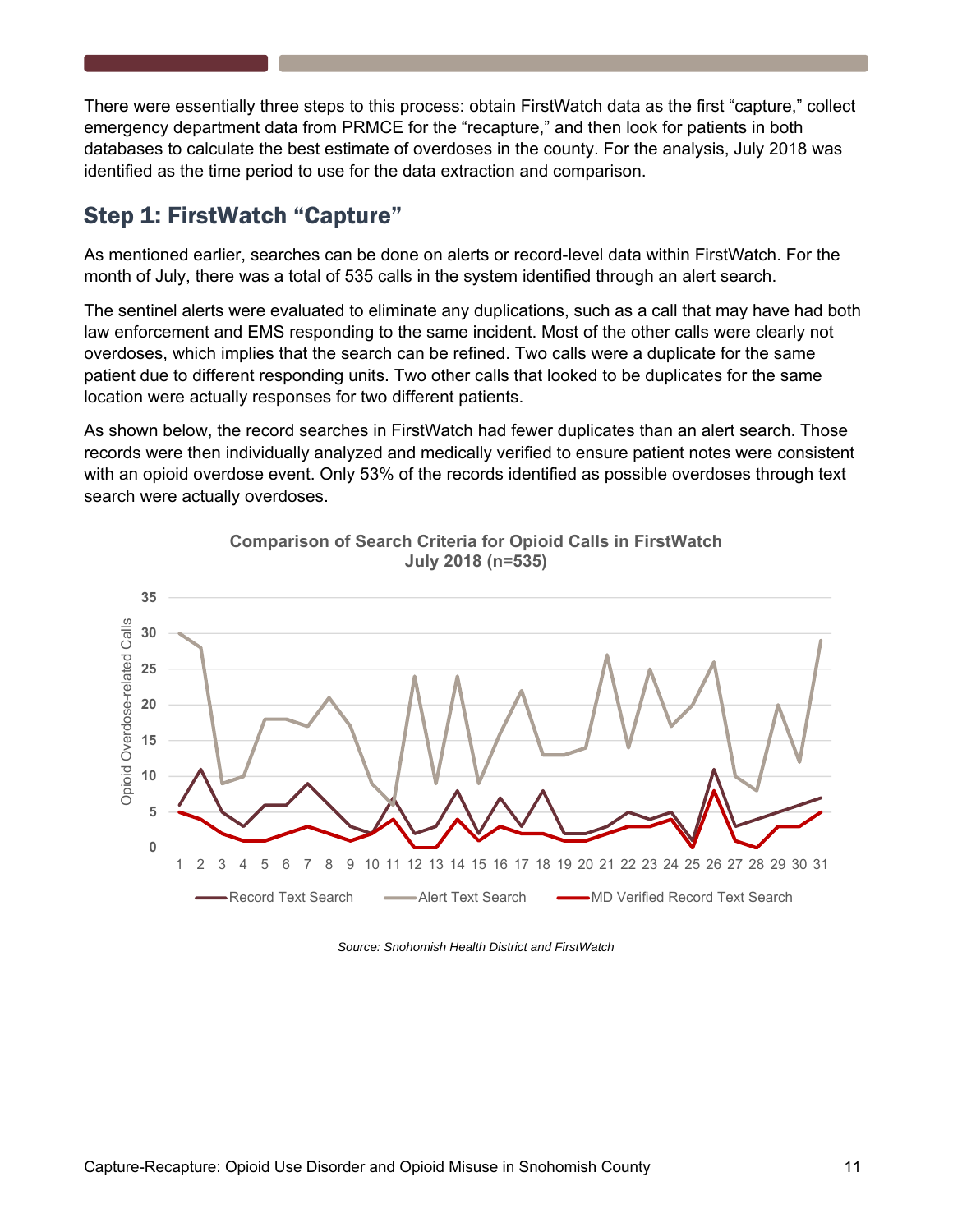## Step 2: PRMCE Everett "Recapture"

With the verified data from FirstWatch, the location of patient transports for opioid-related overdoses were identified, if applicable. The chart below shows the breakdown by destination:

**MD Verified** *FirstWatch* **Opioid Overdoses, By Destination** 



*Source: Snohomish Health District and FirstWatch* 

There were 45% of the patients in FirstWatch that were transported to PRMCE Everett's emergency department, or a total of 29 opioid-related overdoses.

## Step 3: Compare Patients in Both Capture and Recapture Samples

Utilizing the Chapman method explained earlier, the formula was applied as follows:

$$
N = \underbrace{n1 \times n2}_{n3} \implies \begin{array}{c} n1, \text{ Number cases in FirstWatch} = 73 \\ n2, \text{ Number cases in PRMCE ED} = 29 \end{array} \implies N = \underbrace{73 \times 2}_{18}
$$

n3, Number of matches = 18

 $\overline{.9}$ 

Based on this calculation, there are approximately 118 individuals per month—or 1,416 per year—with an opioid overdose requiring medical intervention at the emergency department.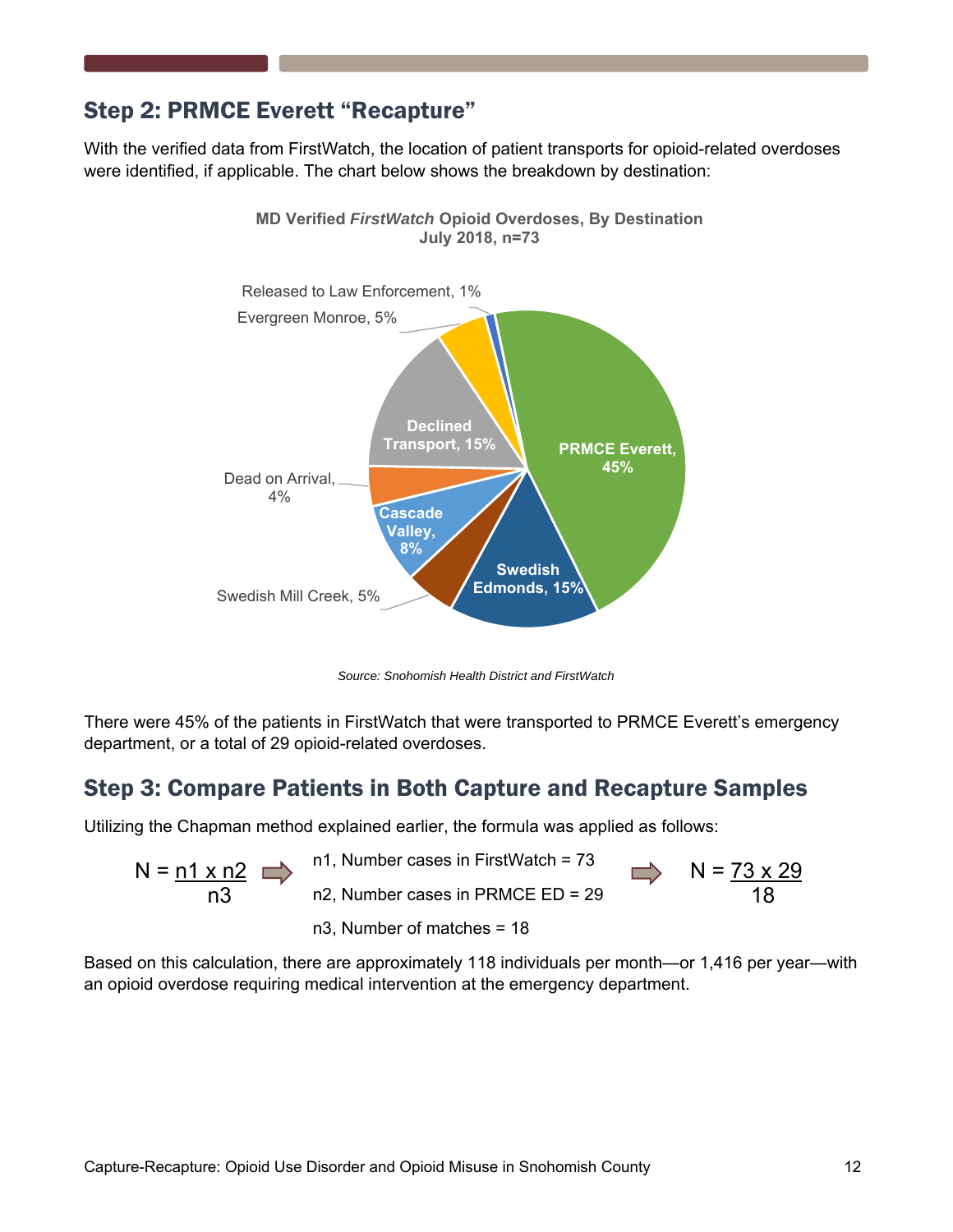# Estimating Snohomish County's Burden of Disease

With the capture-recapture process complete, it is now possible to determine the range for the number of Snohomish County residents who are either misusing opioids or have opioid use disorder. The steps for this process are as follows:

- Identify a model for calculating the disease burden estimate
- Identify the outcome to be used in the model
- Complete a special study to define the best estimate input
- Use the model to calculate disease burden.

The CDC published a policy impact report<sup> $7$ </sup> that included a diagram with the relationship between different opioid crisis outcomes. Those numbers have been incorporated into the pyramid shown previously. This relationship indicates that for every death, there are 10 treatment recovery admissions, 32 emergency department visits, 132 individuals with opioid use disorder, and 825 people misusing opioids.



 *Source: Centers for Disease Control and Prevention* 

Since emergency department visits are the easiest outcome to measure currently, that indicator was the input collected during the capture-recapture process. By rounding the 1,416 estimated individuals visiting the PRMCE emergency department per year down to 1,400, the relationships in the pyramid were adjusted accordingly. This results is an estimate of 5,600, or 0.8% of those individuals over 11 years of age in Snohomish County having an opioid use disorder.

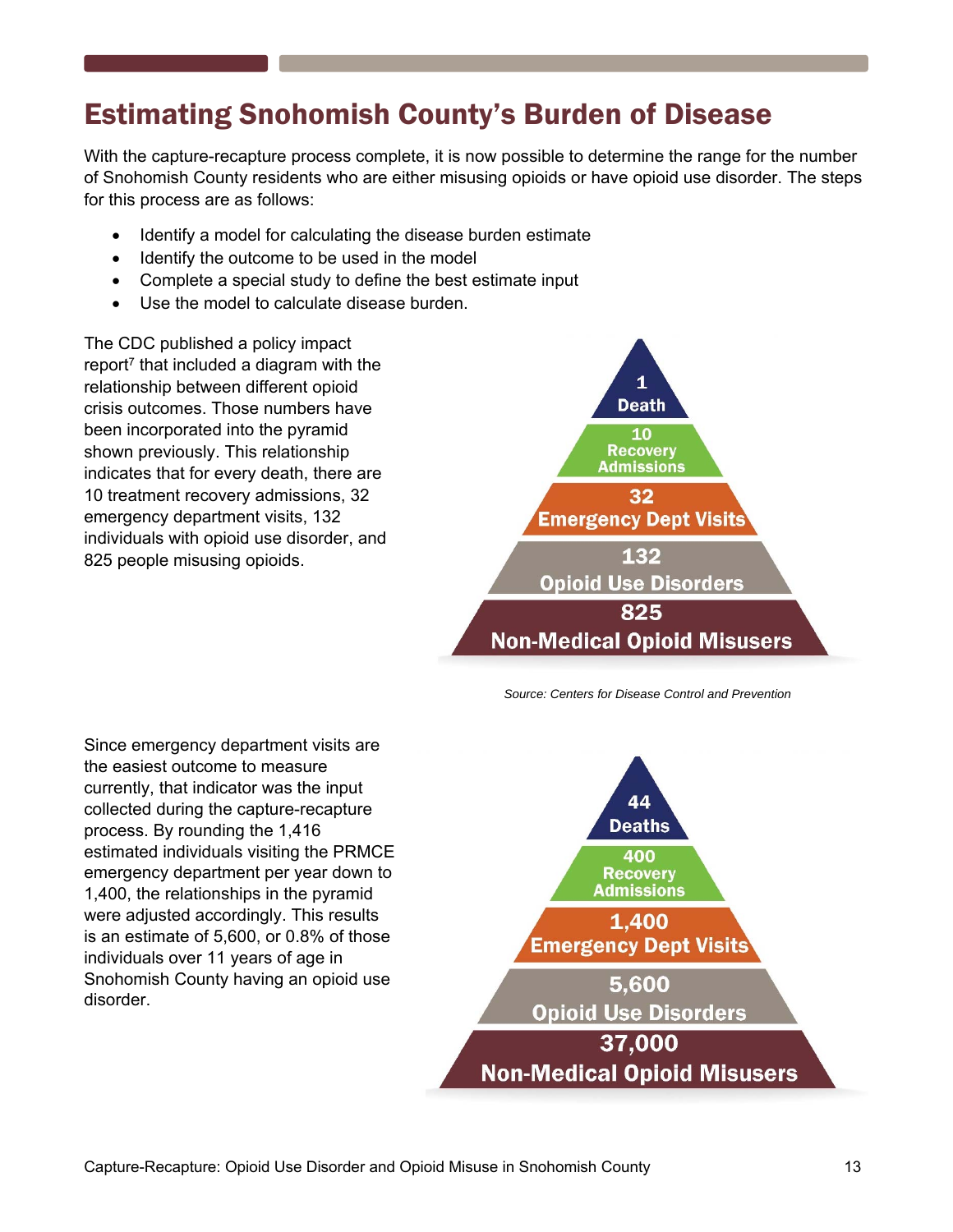# Cross-Validation of Results

In order to validate the results of this process, other independent datasets were utilized to test the model and develop ranges. These sources included the:

- 2016 National Survey on Drug Use and Health, sponsored by Substance Abuse and Mental Health Services Administration (SAMHSA). These face-to-face interviews were completed with 70,000 individuals who were 12 years or older.
- 2017 Washington State Syringe Exchange Health Survey released by the Alcohol and Drug Abuse Institute at the University of Washington.
- 2017 opioid-related death data from the Medical Examiner's Office and Washington State Department of Health.
- 2018 seven-day point-in-time study completed by the Snohomish Health District.

When using data from those sources and applying them to the CDC model used in the burden of disease calculations, the results are as follows:

| <b>Dataset</b>                                                       | <b>Deaths</b> | <b>Recovery</b><br><b>Admissions</b> | <b>Emergency</b><br><b>Dept. Visits</b> | <b>Opioid Use</b><br><b>Disorder</b> | <b>Opioid</b><br><b>Misusers</b> |
|----------------------------------------------------------------------|---------------|--------------------------------------|-----------------------------------------|--------------------------------------|----------------------------------|
| <b>Burden of Disease</b><br>with Capture-<br><b>Recapture Method</b> | 44            | 400                                  | 1,400                                   | 5,600                                | 37,000                           |
| 2016 National<br>Survey on Drug<br>Use and Health                    | 41            | 400                                  | 1,300                                   | 5,400                                | 34,000                           |
| 2017 Washington<br><b>Syringe Exchange</b><br><b>Health Survey</b>   | 70            | 700                                  | 2,300                                   | 9,400                                | 59,000                           |
| 2017 Snohomish<br>County Opioid-<br>related Death Data               | 100           | 1,000                                | 3,000                                   | 13,000                               | 83,000                           |
| 2018 Point-in-Time<br>Study                                          | 90            | 900                                  | 3,000                                   | 12,000                               | 80,000                           |

This analysis validates the final burden of diseases estimates when using the capture-recapture method when applied to the CDC model.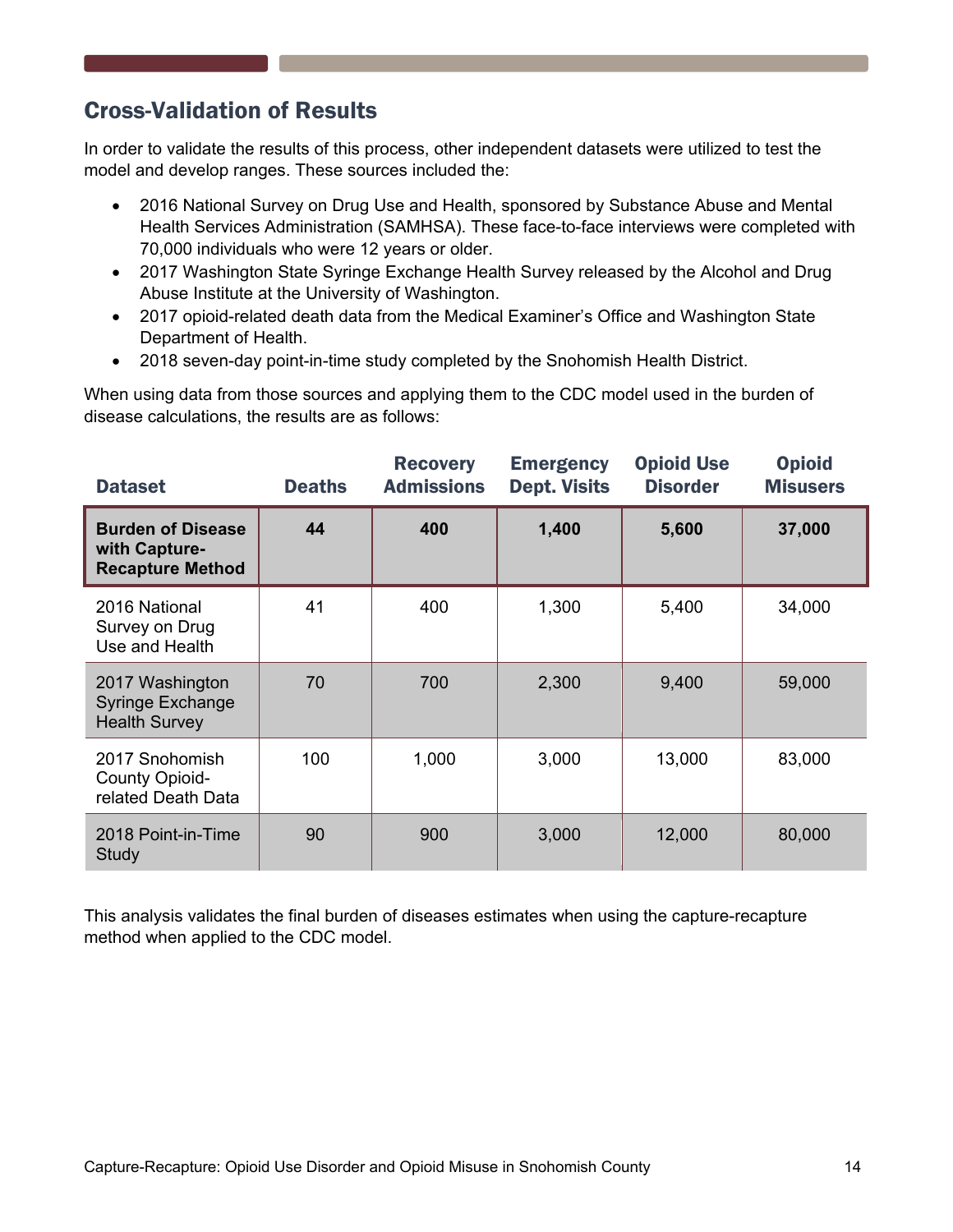Using some of those data sources, information was also extracted to identify the number of individuals in discrete locations who had expressed interest in pursuing treatment. That information is highlighted below:

| Setting (n)                                                  | <b>Interested</b> | <b>Not</b><br><b>Interested</b> | <b>Refused to</b><br><b>Answer</b> | <b>No Response</b><br><b>Provided</b> |
|--------------------------------------------------------------|-------------------|---------------------------------|------------------------------------|---------------------------------------|
| Overdose patient<br>transported to<br>hospital (437)         | 23%               | 58%                             | 13%                                | 6%                                    |
| Withdrawal watch in<br>hospital emergency<br>department (42) | 55%               | 33%                             | 7%                                 | 5%                                    |
| Syringe exchange<br>client $(552)$                           | 78%               | 14%                             |                                    | 8%                                    |

Based on this information, targeting treatment resources toward individuals either being seen in the hospital for a withdrawal watch or as a client in the local syringe exchange is worth consideration and evaluation.

# Summary

The capture-recapture method estimates 1,400 emergency room visits annually for opioid-related overdoses in Snohomish County. Applying the CDC model estimates, 5,600 residents have opioid use disorder, which is consistent with other independent data sources.

Based on this, the Snohomish Health District believes that the range of residents in Snohomish County with opioid use disorder is likely between 5,000 and 10,000 individuals. Furthermore, those who misuse opioids is likely in the range of 35,000 to 80,000 people.

# Next Steps

Moving forward, there are a few key tasks that would be worth completing:

- Refining the estimate of people expressing interest in entering treatment of any kind
- Determining the availability of treatment based on a survey of the current treatment landscape
- Determining if a gap exists by comparing the estimate of interest to the availability of treatment services
- Exploring gaps in case management and the need for more wrap-around services.